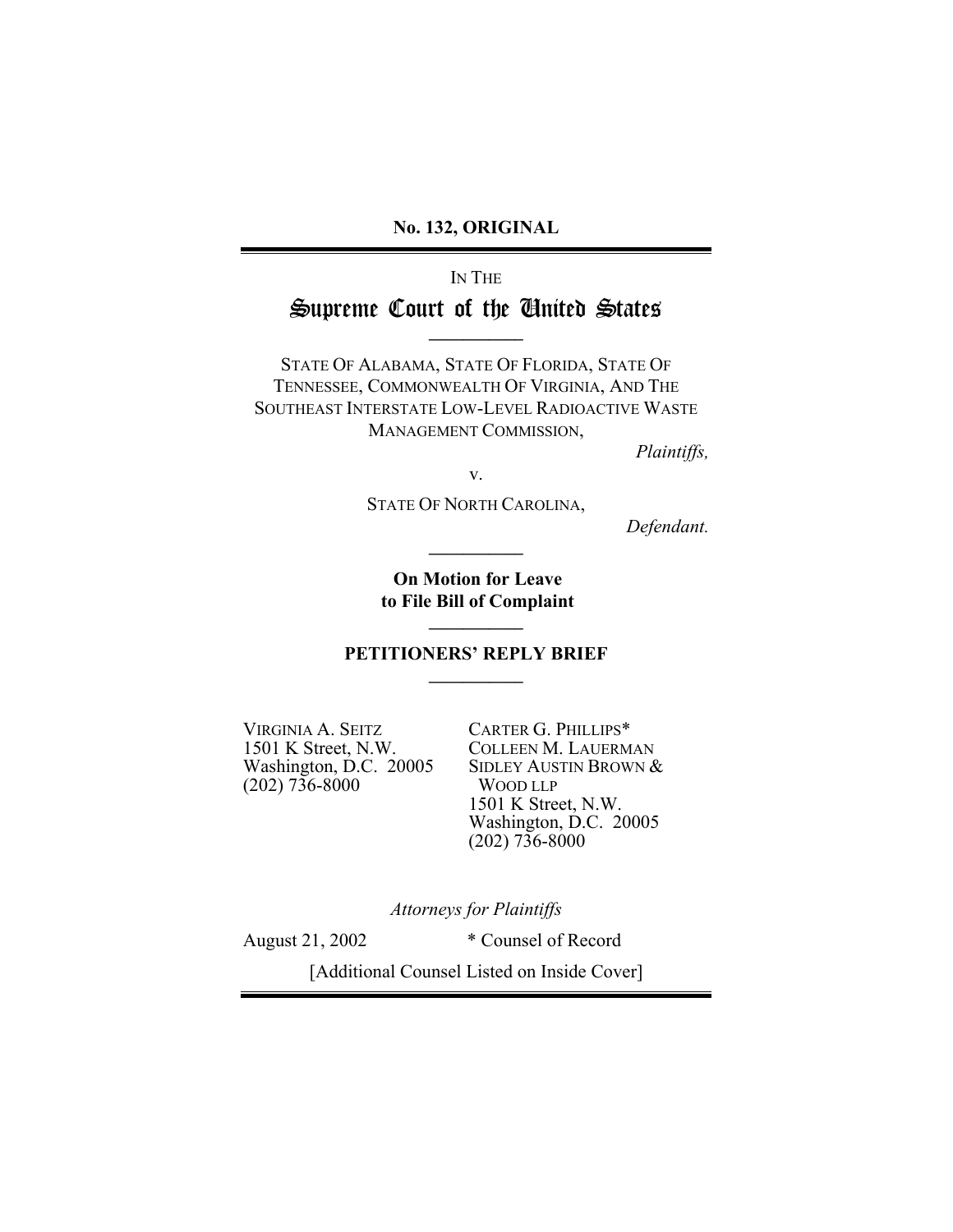BILL PRYOR<br>ATTORNEY GENERAL BOB BUTTERWORTH<br>ATTORNEY GENERAL<br>ATTORNEY GENERAL ATTORNEY GENERAL ATTORNEY GENERAL<br>Office of the Attorney General Office of the Attorney Office of the Attorney General Office of<br>Alabama State House General Alabama State House<br>
11 South Union Street<br>
State of Florida 11 South Union Street<br>Third Floor Montgomery, Alabama 36130 Tallahassee, Flo<br>(334) 242-7300 (850) 487-1963  $(334)$  242-7300

PAUL G. SUMMERS JERRY W. KILGORE<br>ATTORNEY GENERAL ATTORNEY GENERAL ATTORNEY GENERAL ATTORNEY GENERAL<br>Office of the Attorney General Office of the Attorney Office of the Attorney General Office of<br>P.O. Box 20207 General P.O. Box 20207 General<br>Nashville, Tennessee 37202 900 East Main Street Nashville, Tennessee 37202<br>(615) 741-3491

The Capitol<br>Tallahassee, Florida 32399

Richmond, Virginia 23219 (804) 786-2071

*Attorneys for Plaintiffs*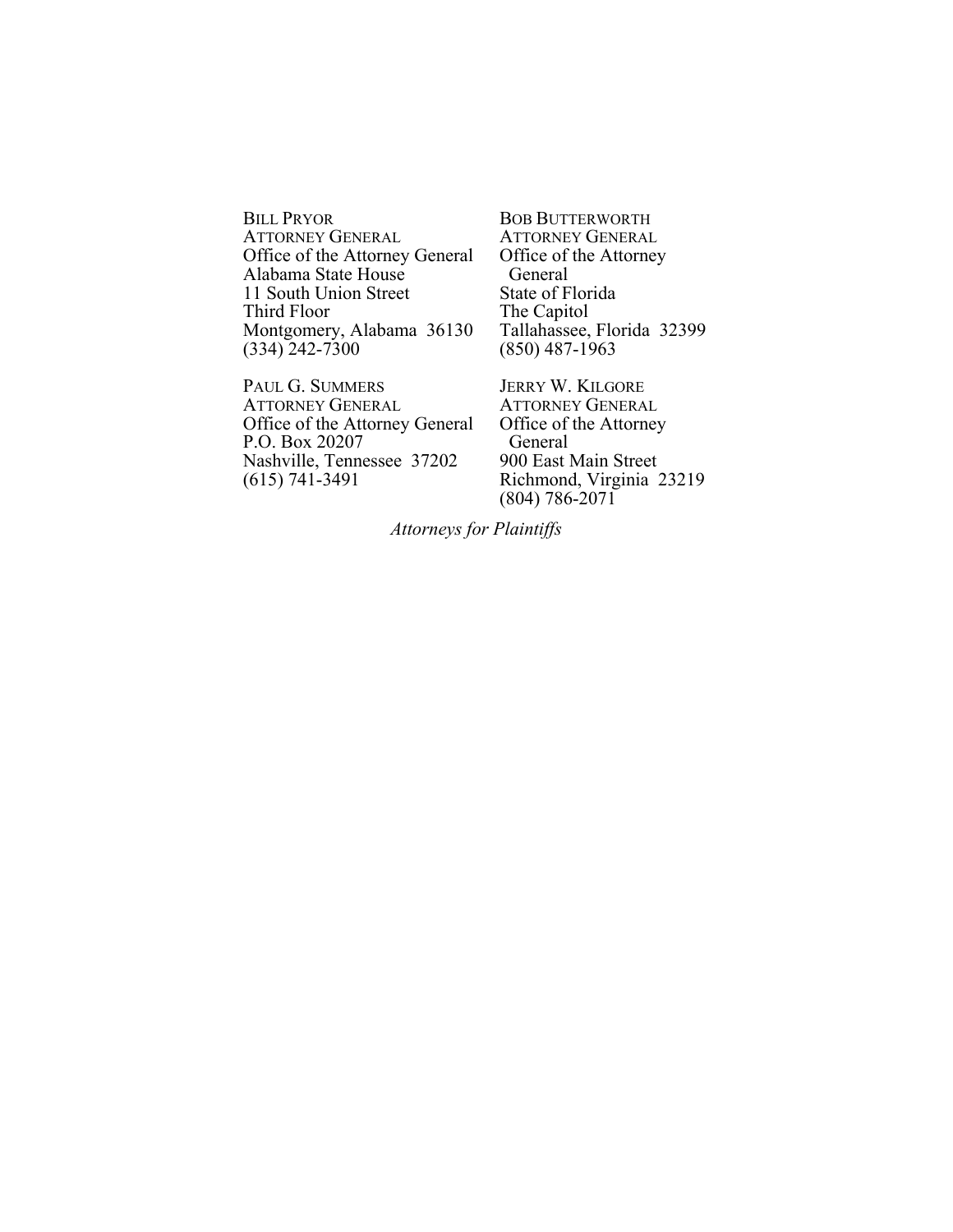## TABLE OF CONTENTS

| Page |
|------|
|      |
|      |
|      |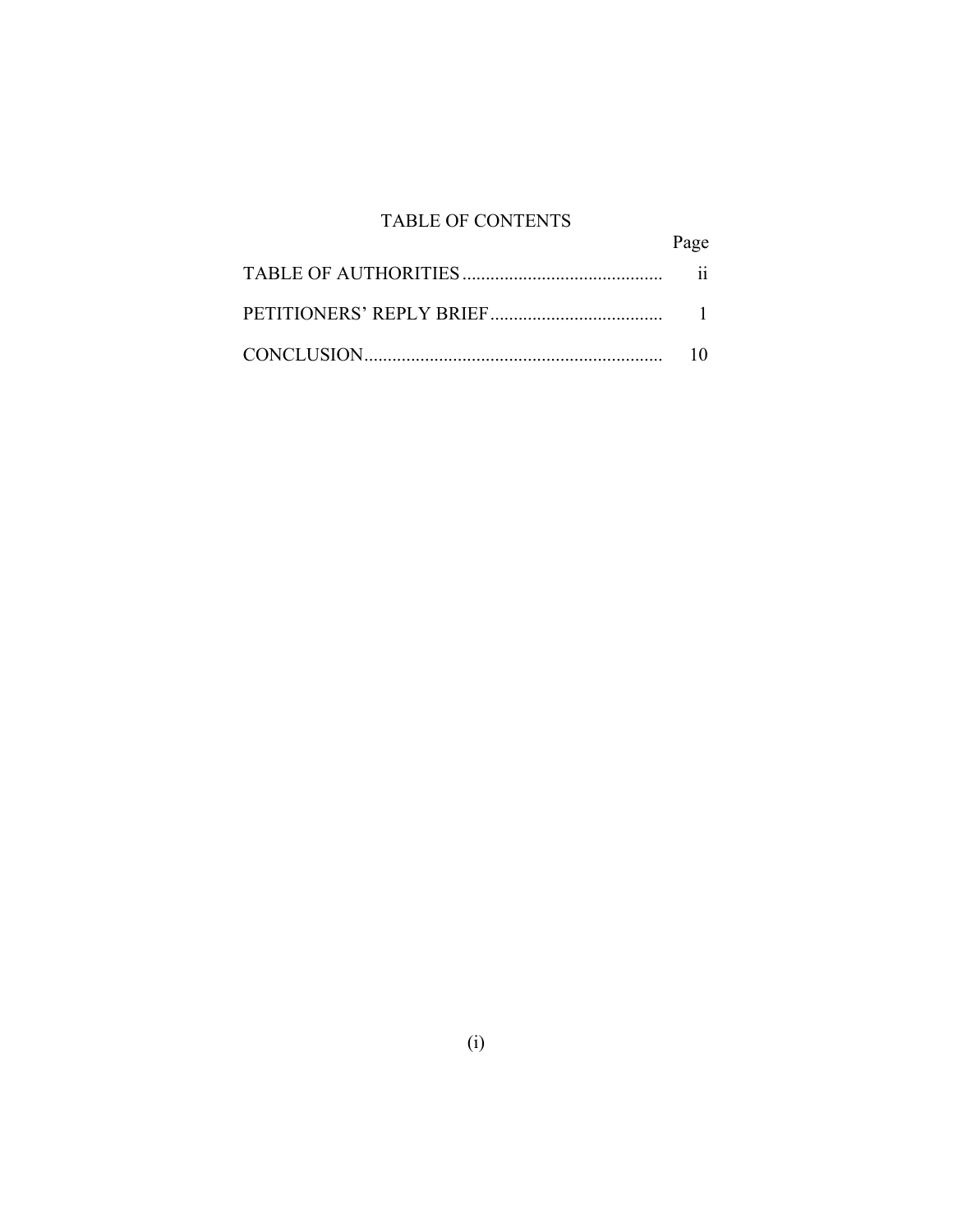## TABLE OF AUTHORITIES

CASES Page

|                                                         | 7              |
|---------------------------------------------------------|----------------|
| Arizona v. New Mexico, 425 U.S. 794 (1976)              | 7              |
| California v. Texas, 457 U.S. 164 (1982)                | 8              |
| California v. West Virginia, 454 U.S. 1027              |                |
|                                                         | 7              |
| Cuyler v. Adams, 449 U.S. 433 (1981)                    | 5              |
| Illinois v. City of Milwaukee, 406 U.S. 91              |                |
| $(1972)$                                                | 7              |
| Kansas v. Colorado, 533 U.S. 1 (2001)                   | 2, 3           |
| Kentucky v. Indiana, 281 U.S. 163 (1930)                | 6              |
| Litton Fin. Printing Div. v. NLRB, 501 U.S. 190         |                |
|                                                         | 9              |
|                                                         | 8              |
| Massachusetts v. Missouri, 308 U.S. 1 (1939)            | 8              |
| Mississippi v. Louisiana, 506 U.S. 73 (1992)            | 5              |
| Missouri v. Illinois, 180 U.S. 208 (1901)               | 6              |
| Nebraska v. Iowa, 406 U.S. 117 (1972)                   | $\overline{2}$ |
| North Carolina Dep't of Transp. v. Davenport,           |                |
| 432 S.E.2d 303 (N.C. 1993)                              | 8              |
| Ohio v. Wyandotte Chems. Corp., 401 U.S. 493            |                |
|                                                         |                |
| Oklahoma ex rel. Johnson v. Cook, 304 U.S. 387          |                |
| $(1938)$                                                | 3              |
|                                                         | $\overline{4}$ |
| Petty v. Tennessee-Mo. Bridge Comm'n, 359 U.S.          |                |
|                                                         | 5              |
|                                                         |                |
| Smith v. North Carolina, 222 S.E.2d 412 (N.C.           |                |
| $1976)$<br>South Dakota v. North Carolina, 192 U.S. 286 | 8, 9           |
|                                                         |                |
| $(1904)$                                                | 6              |
| State ex rel. Dyer v. Sims, 341 U.S. 22 (1951)          | 5              |
| Sweet Dreams Unltd. v. Dial-A-Mattress Int'l,           |                |
|                                                         | 9              |
| Texas v. Louisiana, 416 U.S. 965 (1974)                 | 4              |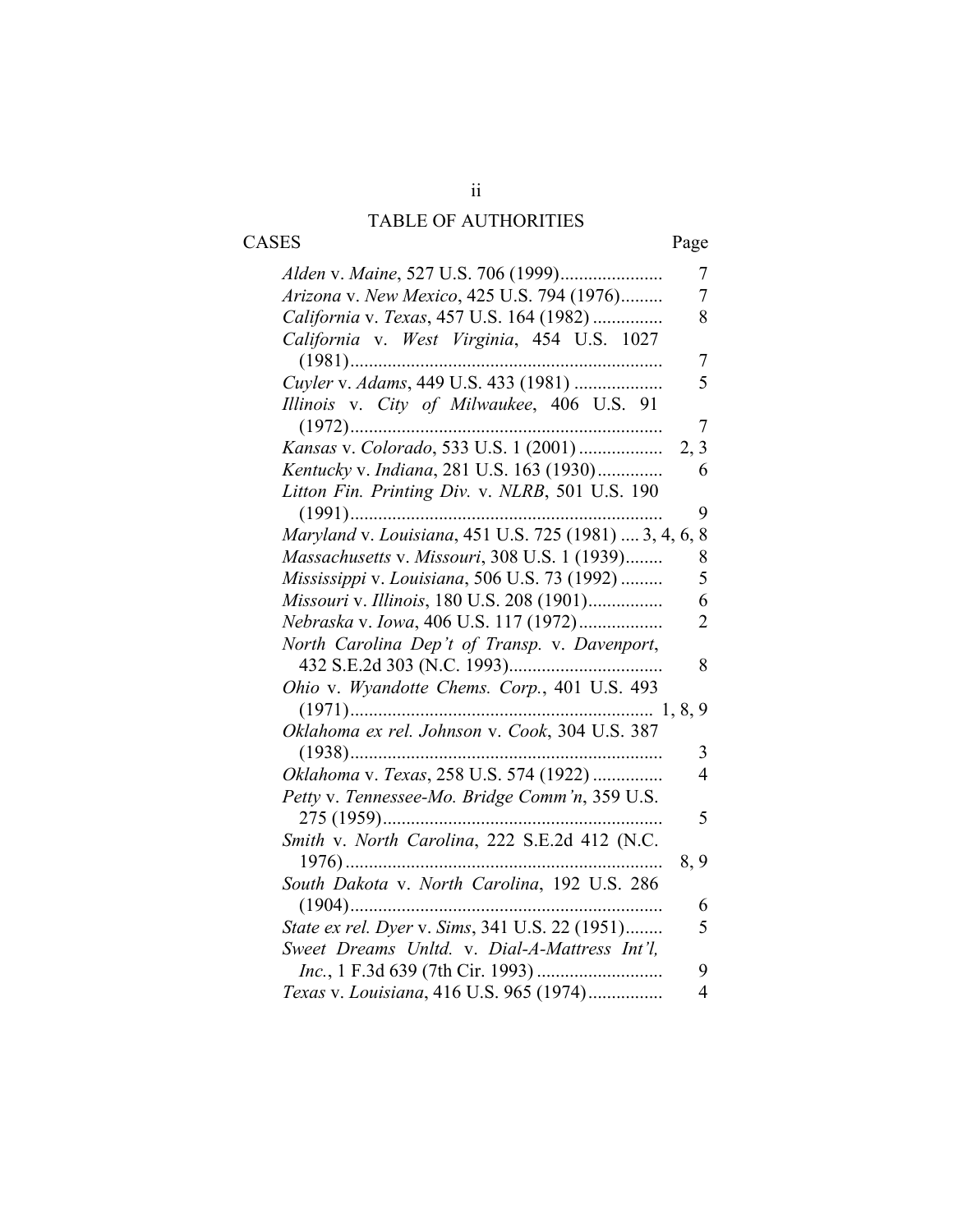## TABLE OF AUTHORITIES – continued

| Texas v. New Mexico, 462 U.S. 554 (1983)         | $\mathcal{L}$ |
|--------------------------------------------------|---------------|
| Virginia v. West Virginia, 206 U.S. 290 (1907)   | 6             |
| <i>Wyoming v. Oklahoma, 502 U.S. 437 (1992) </i> | 8             |

#### STATUTE

| Omnibus Low-Level Radioactive Waste Intertate |  |
|-----------------------------------------------|--|
| Compact Consent Act, Pub. L. No. 99-240, 99   |  |
|                                               |  |

## SCHOLARLY AUTHORITY

|  | Stern et al., Supreme Court Practice (6th ed. |  |  |  |
|--|-----------------------------------------------|--|--|--|
|  |                                               |  |  |  |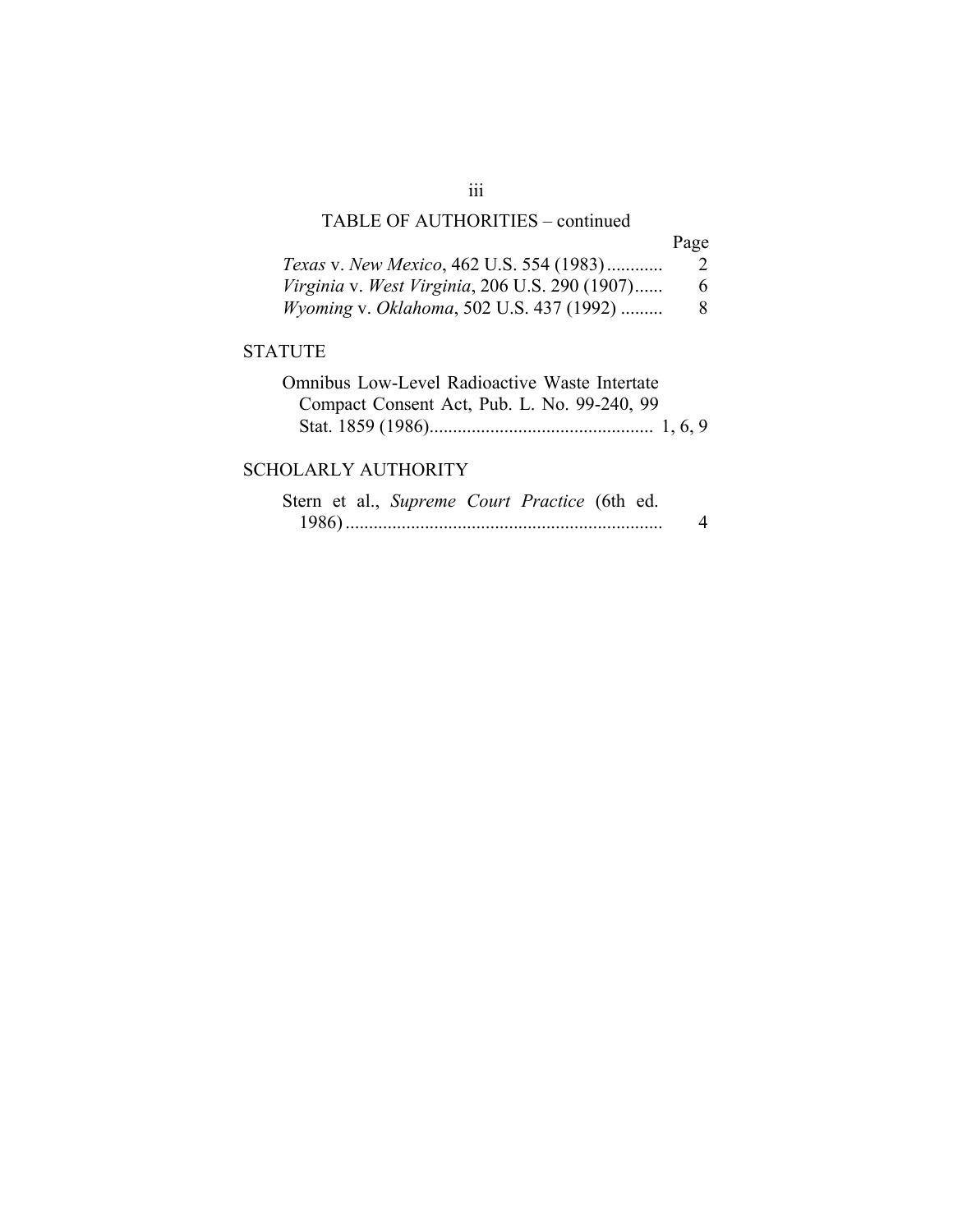#### **PETITIONERS' REPLY BRIEF**

In this original action, four sovereign States seek enforcement of *their* contract with the State of North Carolina. That contract is an interstate compact, the Southeast Interstate Low-Level Radioactive Waste Management Compact, that was enacted into federal law by the Omnibus Low-Level Radioactive Waste Interstate Compact Consent Act ("Compact"). Pub. L. No. 99-240, 99 Stat. 1859 (1986). Disparaging the sovereign acts that both created and seek to enforce the legal obligations at issue, North Carolina's principal argument in opposition is that this case falls outside the Court's exclusive original jurisdiction because the plaintiff States are nominal parties without a direct interest in this action. This argument is patently wrong.

The plaintiff States are parties to a contract with North Carolina with a direct interest in the enforcement of the legal obligations created therein. The Southeast Interstate Low-Level Radioactive Waste Management Commission ("Commission") is purely a creature of the Compact that established it and the State representatives that control it. North Carolina's legal duty to its contract partners is the source of its obligation to pay damages to the Commission. This Court has often recognized that states have a direct and significant interest in the enforcement of interstate compacts.

Substantial issues of federal law are at stake here. The contract at issue is an interstate compact and a federal law embodying Congress' express determination that states bear primary responsibility for disposal of low-level radioactive waste and should form interstate compacts to develop disposal facilities and promote public health and safety. See Motion for Leave to File Bill of Complaint 2 ("Mot."). Moreover, this dispute among the States cannot be heard in any other forum. It concerns questions of federal law, specifically interstate compact interpretation, where this Court has the strongest "claim to . . . expertise." *Ohio* v.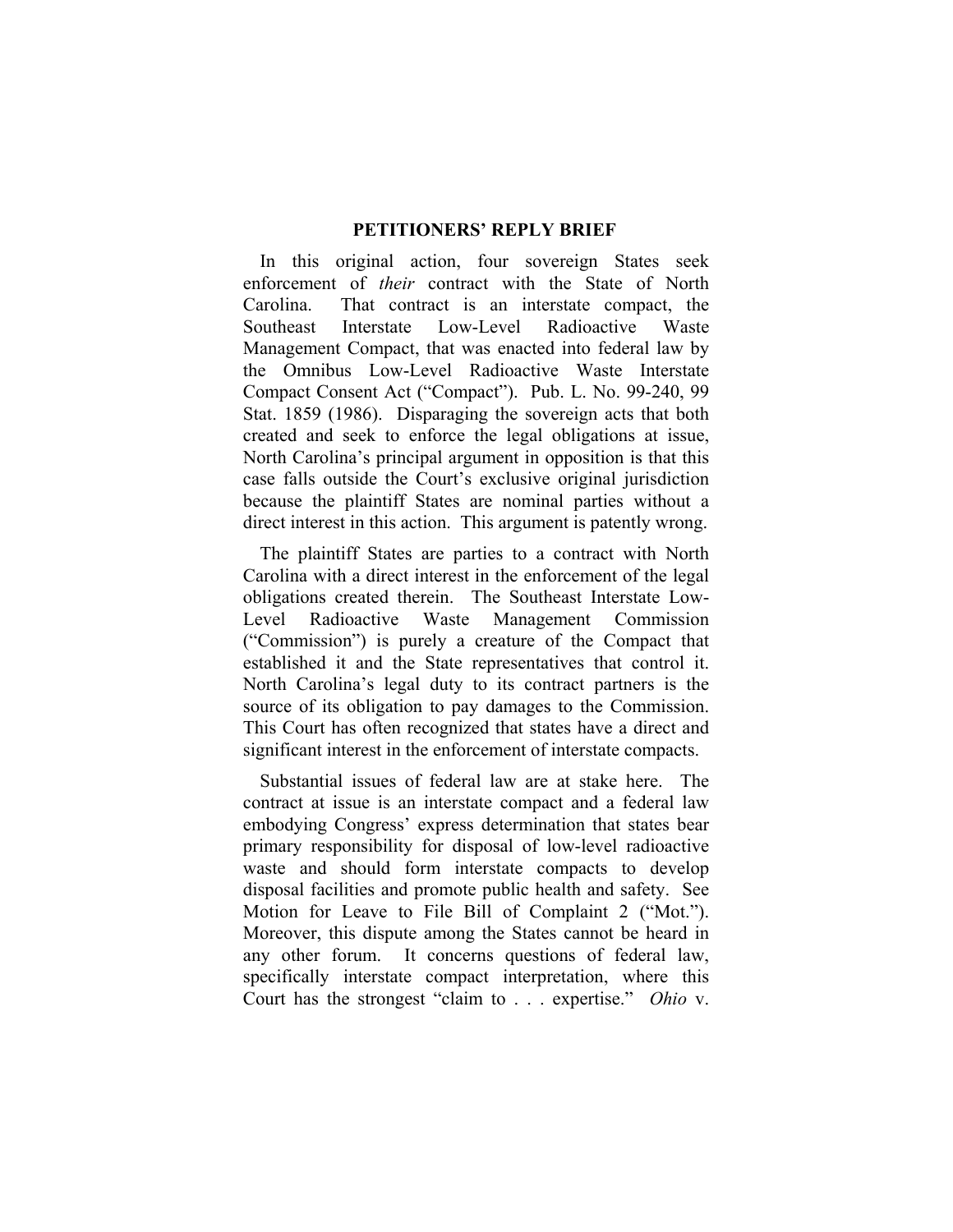*Wyandotte Chems. Corp.*, 401 U.S. 493, 505 (1971). This Court should exercise its exclusive original jurisdiction.

**1. The Plaintiff States Are Not Nominal Parties.** Plaintiffs have no quarrel with the principle that a state cannot invoke original jurisdiction "'as a nominal party in order to forward the claims of individual citizens.'" *Kansas* v. *Colorado*, 533 U.S. 1, 8 (2001). That principal, however, has no application where, as here, four States seek to enforce a contract, an interstate compact, to which they are parties. See, *e.g.*, Bill of Complaint 11 ("Count I – Violation of Member States' Rights Under the Compact"); *id.* at 12 ("Count II – Breach of Contract"). This Court has routinely exercised its original jurisdiction to interpret and enforce such interstate compacts. See, *e.g.*, *Kansas* v. *Colorado*, 533 U.S. 1 (2001); *Nebraska* v. *Iowa*, 406 U.S. 117 (1972). "There is no doubt that this Court's jurisdiction to resolve controversies between two States . . . extends to a suit by one State to enforce its compact with another State or *to declare rights under a compact*." *Texas* v. *New Mexico*, 462 U.S. 554, 567 (1983) (emphasis supplied) (citing, *inter alia*, *Virginia* v. *West Virginia*, 206 U.S. 290, 317-19 (1907)). A state plainly has a direct interest in enforcing its rights under a contract and an interstate compact. Our research has disclosed no case in which the Court has dismissed a state's complaint against another state seeking to enforce an interstate compact.

North Carolina's contention that the plaintiff States are simply cat's paws for the Commission, lacking any direct interest in North Carolina's breach of the Compact, is baseless. North Carolina's failure to develop, license, and construct a disposal site pursuant to its contractual obligations injured all member States. North Carolina accepted the benefits of Compact membership (disposing of its waste at the South Carolina facility) and millions of dollars to provide the next disposal site, and then breached the Compact. As a result, the member States lost invaluable time, substantial funds (approximately \$80 million that could have been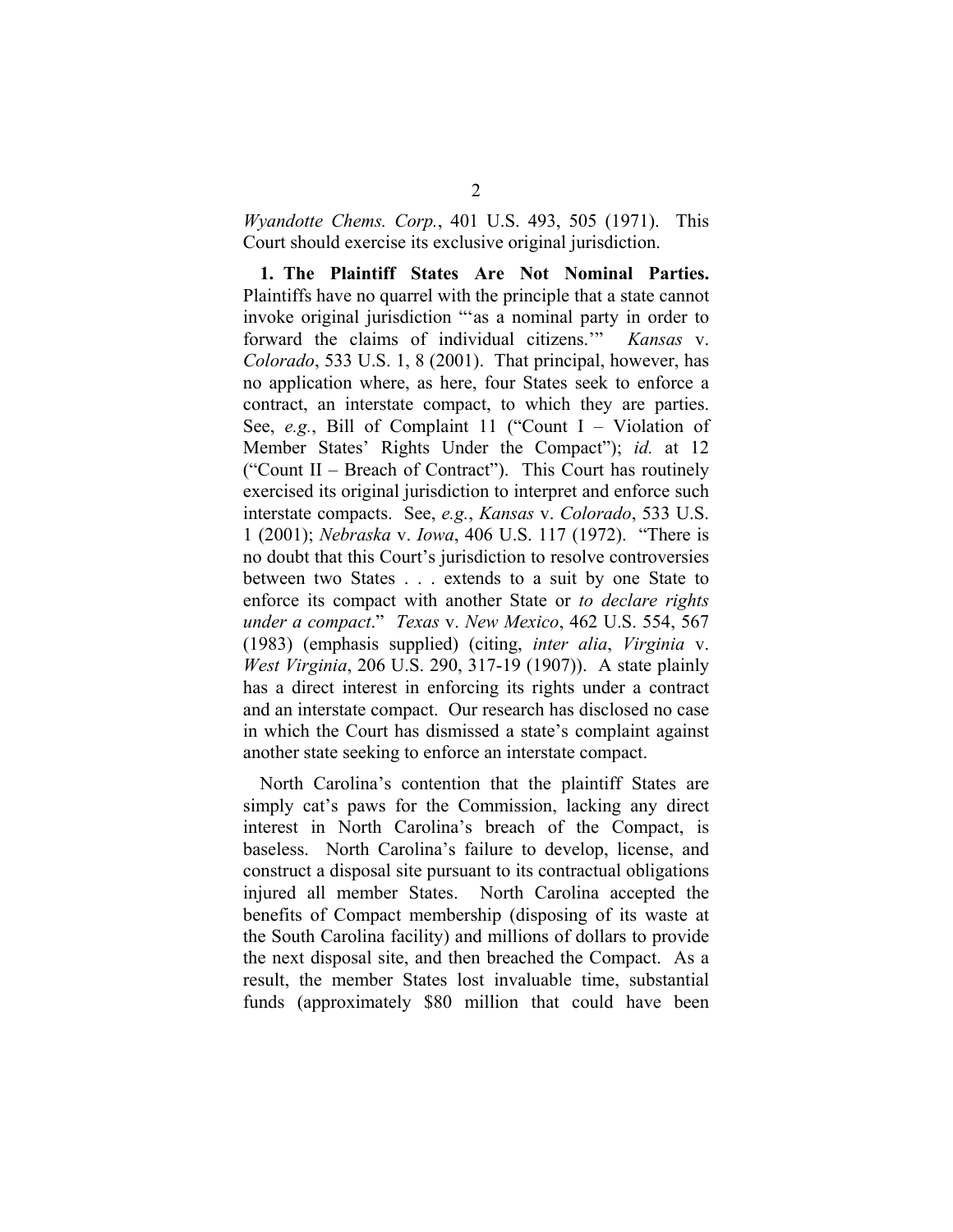invested to produce a disposal site in another member State), and access to a disposal facility. In seeking to enforce the Compact, the plaintiff States therefore are directly vindicating their own interests and redressing an injury that "affects the general population of [their] State[s] in a substantial way." *Maryland* v. *Louisiana*, 451 U.S. 725, 737 (1981).

Moreover, two States initiated the enforcement proceeding underlying this original action (by filing the sanctions complaint pursuant to the Compact), and four States filed this original action. Nothing in this record indicates that the States did so as pawns of the Commission.<sup>1</sup>

Nevertheless, North Carolina contends, the plaintiff States are only nominal parties because they have no direct interest in the \$80 million owed to the Commission and "none of the funds at issue were ever public funds of the plaintiff states." Opp. 13. This is beside the point, see *supra*, and wrong. Leaving aside each State's initial \$25,000 contribution to the Commission, the Compact also provides that:

[e]ach state hosting a regional disposal facility shall annually *levy special fees or surcharges* on all users of such facility . . . the total of which . . . b. *Shall represent*

 $\frac{1}{1}$ <sup>1</sup> North Carolina's citations reveal how far afield its argument is. *See Kansas* v. *Colorado*, 533 U.S. at 8-9 (*rejecting* the argument that Kansas was a nominal party and that farmers were the real parties in interest, explaining that "[w]hen a state properly invokes our jurisdiction to seek redress for a wrong perpetrated against it by a sister State, neither the measure of damages that we ultimately determine to be proper nor our method for calculating those damages can retrospectively negate our jurisdiction"); *Maryland* v. *Louisiana*, 451 U.S. at 737 (holding that the State was not a nominal party, because it was a consumer of natural gas subject to the other State's tax and the injury alleged "affect[ed] the general population of a State in a substantial way"); *Oklahoma ex rel. Johnson* v. *Cook*, 304 U.S. 387, 394 (1938) (holding that the State was a nominal party when it assumed title to assets of a bank's creditors in order to represent their interests against another State). The plaintiff States here represent their own contract interests and the interests of the general population in enforcing the Compact.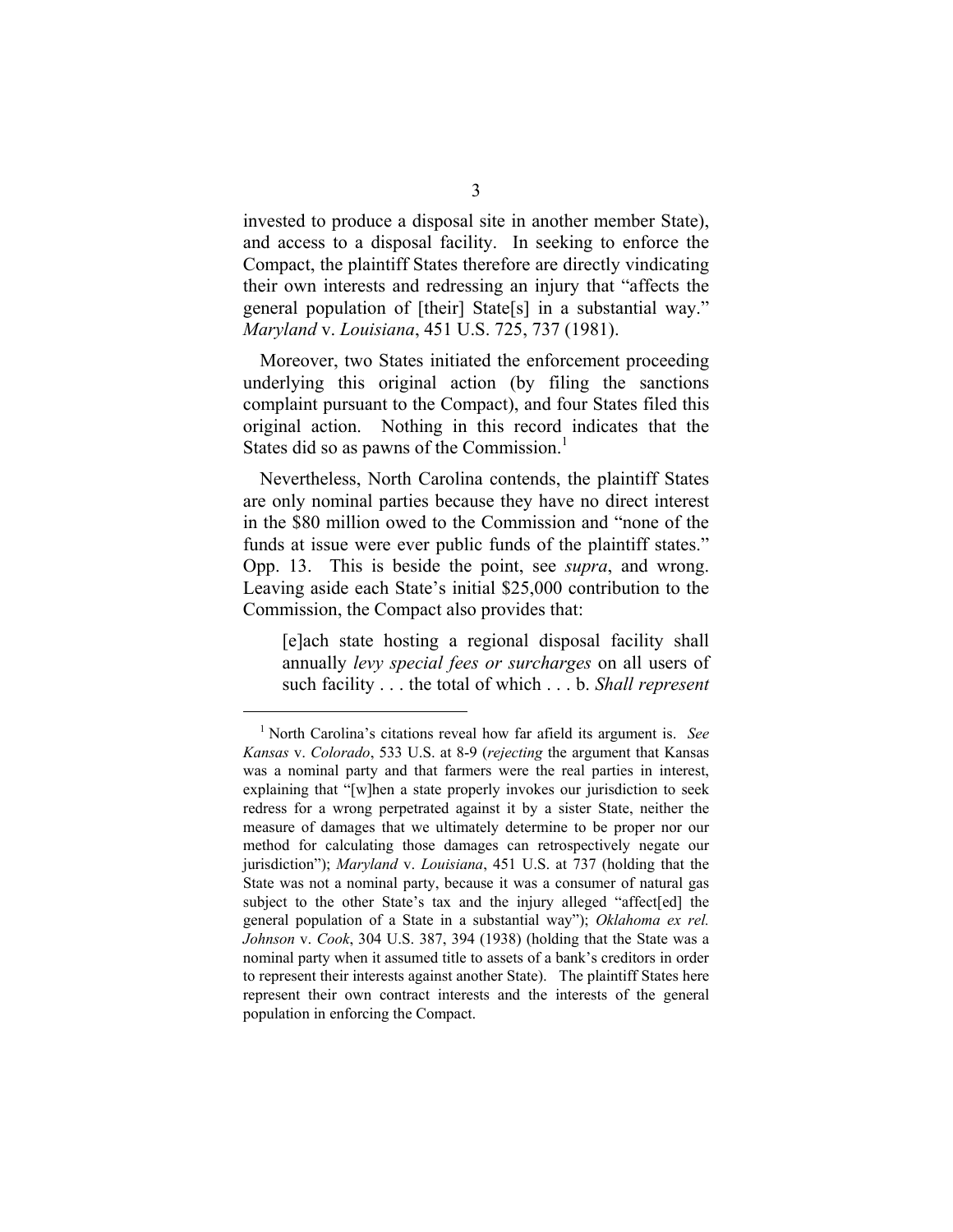*the financial commitments of all party states to the Commission*; and c. Shall be paid to the Commission. [Opp. App. 15a-16a (emphasis supplied).]

Thus, the Compact expressly provides that the funds resulting from the levy represent "the financial commitments of all party States to the Commission." *Id.* at 16a. Moreover, each State has a direct interest in recouping that money in order to address the need for long-term access to alternative disposal facilities in light of North Carolina's failure to provide any.

North Carolina also contends that "the continued presence of the Commission as a named plaintiff and the nature of the relief sought" demonstrates that the States are only nominal parties. Opp. 14. This contention, too, is obviously wrong. "[P]rovided at least one state is on each side of the controversy, the presence of non-state parties, even indispensable parties, does not affect the exclusive jurisdiction of the Supreme Court." Stern et al., *Supreme Court Practice* 475 (6th ed. 1986) (citing *Arizona* v. *California*, 373 U.S. 546, 564 (1963) (allowing Indian tribes to intervene in original action)); *Maryland* v. *Louisiana*, 451 U.S. at 735-44 & n.21 ("it is not unusual to permit intervention of private parties in original actions"). $^{2}$ 

The States and the Commission each have direct interests. The interest of the latter does not diminish the interest of the former. This Court should exercise original jurisdiction here.

 <sup>2</sup> *See also Texas* v. *Louisiana*, 416 U.S. 965 (1974) (permitting a Texas municipality to intervene in a boundary dispute between states that affected its borders); *Oklahoma* v. *Texas*, 258 U.S. 574, 581 (1922) (allowing private parties to intervene in boundary dispute that affected them). For similar reasons, it is irrelevant that two party States, for unspecified reasons of their own, elected not to be plaintiffs here. Because four member States are plaintiffs and all member States authorized the Commission to be a plaintiff, the other States are not necessary parties.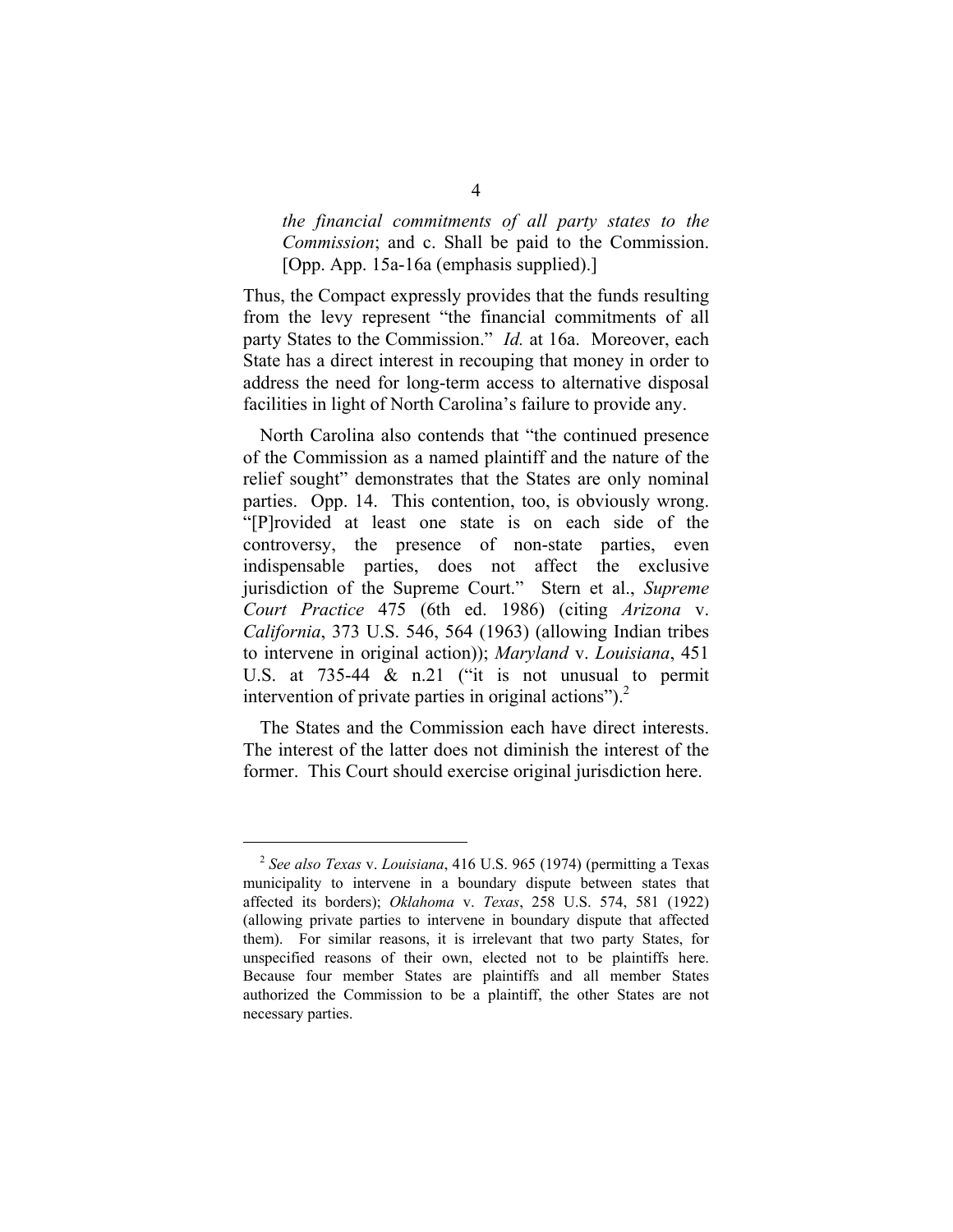**2. The Nature Of The Case Strongly Supports The Exercise Of Original Jurisdiction.** Two factors determine whether the Court will exercise its original jurisdiction: "'the nature of the interest of the complaining State,' focusing on the 'seriousness and dignity of the claim'" and the "availability of an alternative forum in which the issue tendered can be resolved." *Mississippi* v. *Louisiana*, 506 U.S. 73, 77 (1992) (citation omitted). Both considerations support jurisdiction here.

a. North Carolina contends that this dispute is unworthy of the Court's attention because it seeks money damages and does not implicate federal questions of importance to states as sovereigns. It could not be more wrong on both counts.

The issues presented here are federal questions involving the interpretation and enforcement of an interstate compact, a "law of the United States." *Cuyler* v. *Adams*, 449 U.S. 433, 438 (1981). "The legal consequences which flow from the formal participation in a compact consented to by Congress is a federal question for this Court." *State ex rel. Dyer* v. *Sims*, 341 U.S. 22, 35 (1951) (Jackson, J., concurring). Like other interstate compacts, this Compact is a unique vehicle addressing an issue of regional and national importance. See *Petty* v. *Tennessee-Missouri Bridge Comm'n*, 359 U.S. 275, 278-79 (1959) (the Court "must treat the compact as a living interstate agreement which performs high functions in our federalism"); *Dyer*, 341 U.S. at 27 (compacts are responsive to the "growing interdependence of regional interests, calling for regional adjustments").

Interstate compacts, such as this one, are important components of the federal system; and their enforcement by this Court is necessary to their actual and perceived effectiveness. Review of the issues presented in this case is doubly necessary, because it directly implicates not only the willingness of this Court to act as a neutral arbiter among individual states, but also the ability of member states to enforce compacts against states who seek to withdraw from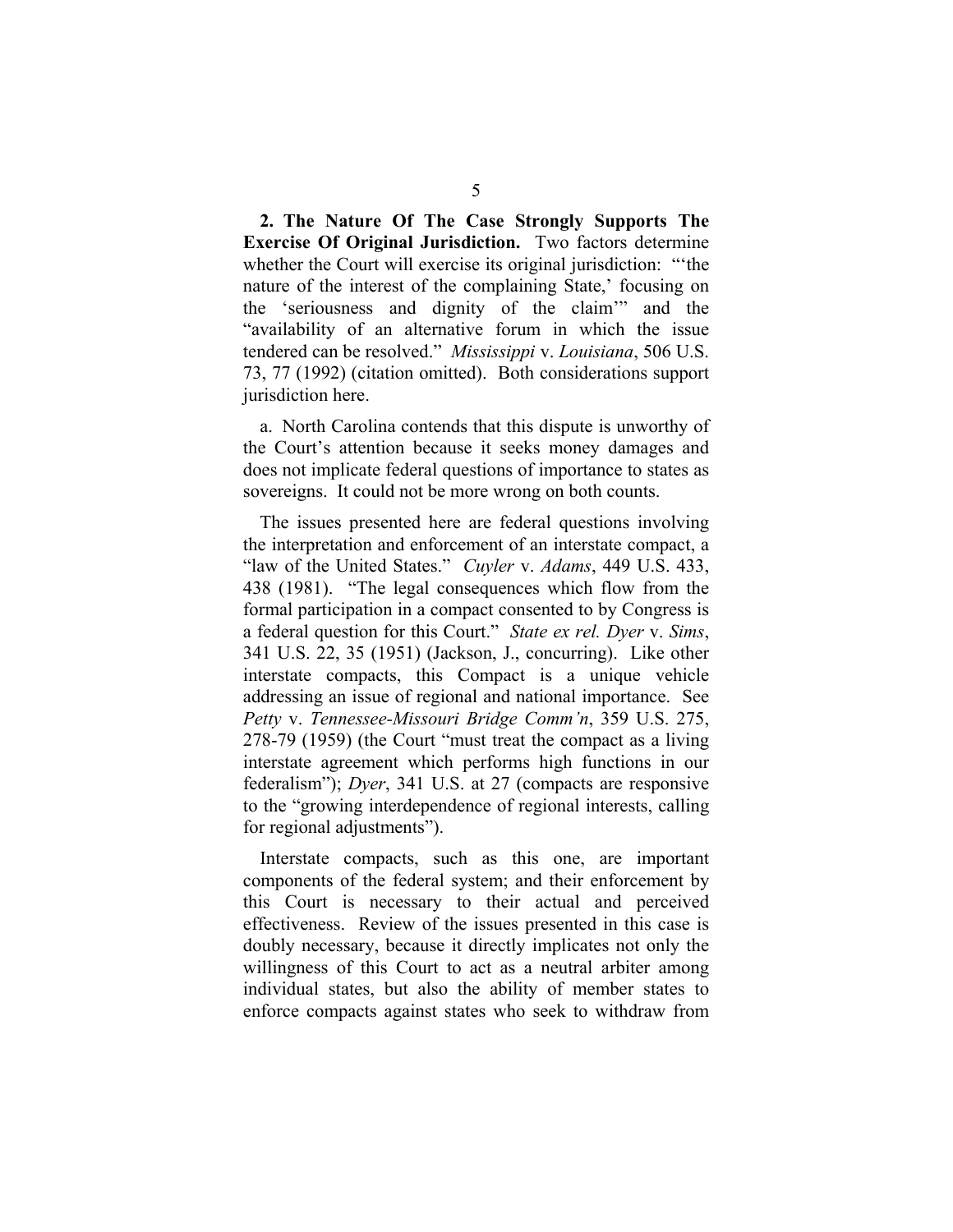compacts to avoid the consequences of the breach of their legal obligations thereunder.

The fact that the States seek compensatory damages does not detract from the important federal questions and policies implicated here. As set forth *supra*, this Court routinely exercises its original jurisdiction to interpret and enforce compacts. It has also done so in cases involving interstate disputes over contractual and other monetary obligations. See, *e.g.*, *Maryland* v. *Louisiana*, 451 U.S. at 735-38 (granting original jurisdiction to decide the validity of a tax on natural gas uses); *Kentucky* v. *Indiana*, 281 U.S. 163, 177- 78 (1930) (granting original jurisdiction in a dispute regarding a contract to build a bridge between two states); *South Dakota* v. *North Carolina*, 192 U.S. 286, 312 (1904) (granting original jurisdiction in a "claim for money due on a written promise to pay"). Indeed, this Court exercises jurisdiction in "controversies arising upon pecuniary demands . . . just as in those for the prevention of the flow of polluted water from one State along the borders of another State." *Virginia* v. *West Virginia*, 206 U.S. 290, 319 (1907).

Finally, although North Carolina scoffs at the public health and safety concerns here, those concerns unquestionably increase the importance of the federal issues presented. The Compact was enacted by Congress for the express purpose of "promot[ing] the health and safety of the region." Compact, Art. 1, 99 Stat. at 1872.<sup>3</sup> Surely states are not required to wait until the danger to public health and safety is immediate and requires injunctive relief to invoke this Court's original jurisdiction. See *Missouri* v. *Illinois*, 180 U.S. 208, 241 (1901) (where "the health and comfort of the inhabitants of a State are threatened," the State must be allowed a remedy). Equally to the point, it is for Congress, not North Carolina, to

 <sup>3</sup> Tr. at 13 (Bill of Complaint App. B 24a) (the Compact faces "a prospect of numerous facilities within our states either storing waste indefinitely or terminating those operations which utilize radioactive material due to lack of disposal facility").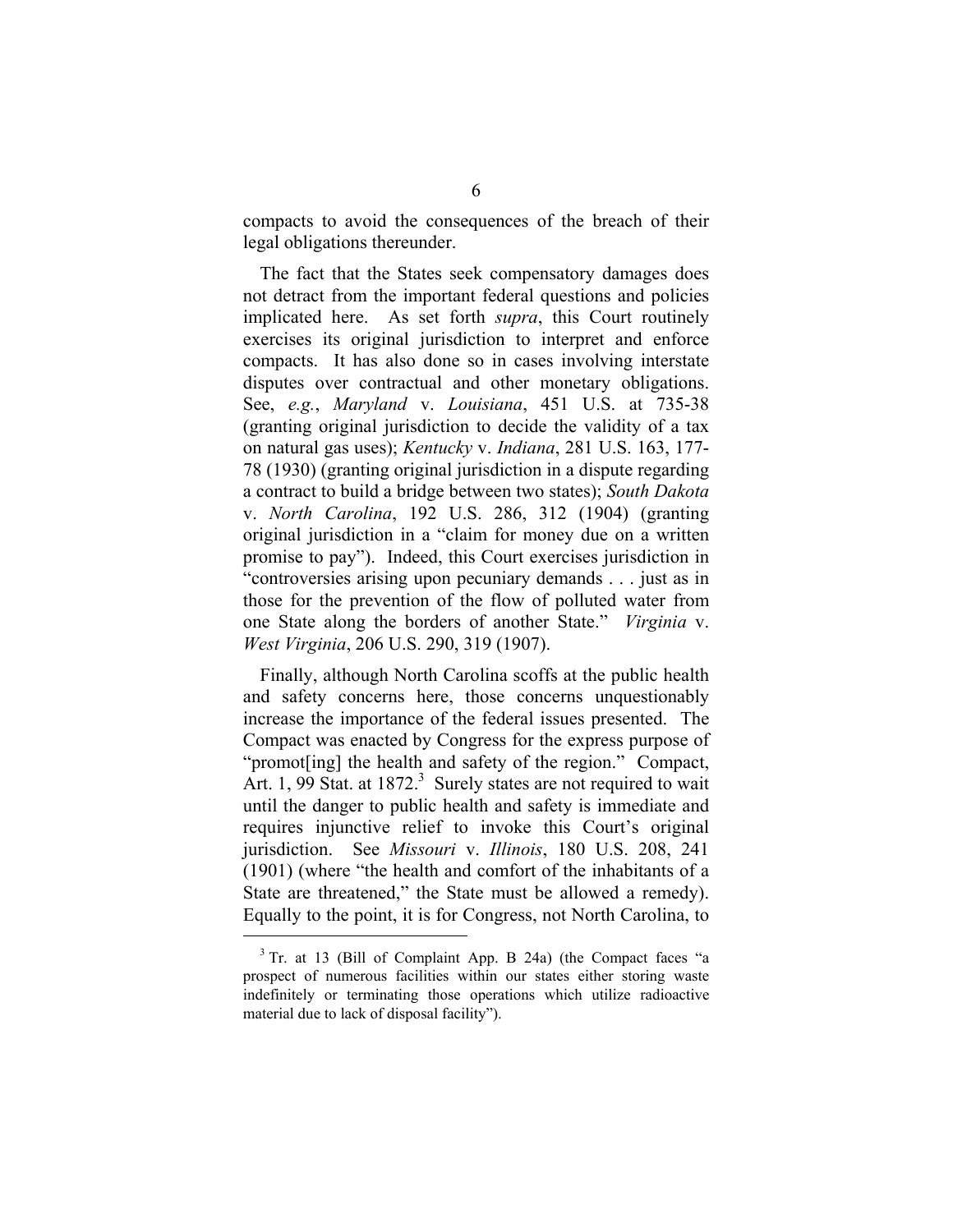determine whether the issue of low-level radioactive waste disposal is an important and urgent issue of public safety and health – and this they did.

b. There is no pending federal or state court litigation to resolve this dispute; nor is there any alternative forum for its resolution. This Court has exclusive original jurisdiction over actions among states. North Carolina ignores that the member States cannot have their dispute about the interpretation and enforcement of the Compact resolved other than in this Court.

The Commission's filing of a federal court action against North Carolina is also problematic. If the Commission is not a state for this purpose, as North Carolina and the United States assert, the Eleventh Amendment is an obvious hurdle. *Alden* v. *Maine*, 527 U.S. 706, 728 (1999). The only forum with undisputed federal jurisdiction is this Court.

Nor are North Carolina's courts an adequate alternative. This Court has often noted the importance of an impartial federal tribunal in suits between states, see Mot. 26-28, and has never required a state to enforce an interstate compact against another state in the latter's courts. While this Court has deemed a federal district court an adequate alternative forum, *e.g.*, *Illinois* v. *City of Milwaukee*, 406 U.S. 91, 108 (1972), it has only once expressly refused to exercise its original jurisdiction in a controversy between states based on the availability of a state court forum.<sup>4</sup>

In *Arizona* v. *New Mexico*, 425 U.S. 794 (1976), relied on by North Carolina, the Court declined to exercise jurisdiction over a challenge to a discriminatory energy tax. But, as this Court made clear, it did so because there was an ongoing state court action presenting the same issues in which Arizona was

 <sup>4</sup> Leave to file a bill of complaint was denied without opinion in *California* v. *West Virginia*, 454 U.S. 1027 (1981), a case involving breach of a contract to play a college football game. That denial appears to rest on the nature of the claim.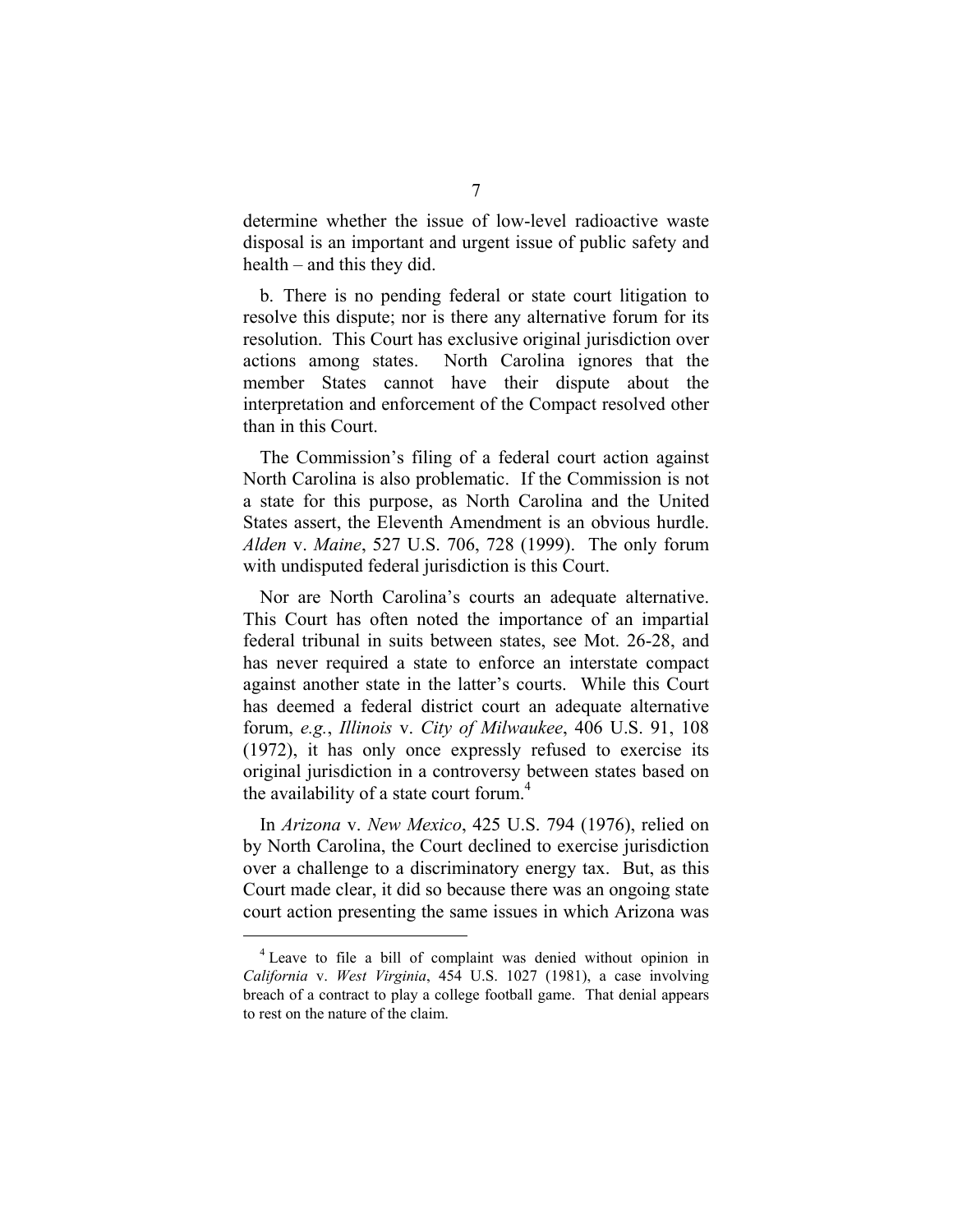represented and because Arizona had not suffered any harm. See *Maryland* v. *Louisiana*, 451 U.S. at 742-44. Moreover, in the subsequent case of *Wyoming* v. *Oklahoma*, 502 U.S. 437, 451-54 (1992), the Court exercised its jurisdiction despite the availability of a state forum because no action had commenced in the state forum. In addition, in *Maryland* v. *Louisiana*, 451 U.S. at 742-44, the Court exercised its original jurisdiction *despite* the existence of an ongoing action because the State was not represented in that action and because the State's interests had been harmed. Cf. *California* v. *Texas*, 457 U.S. 164 (1982) (per curiam) (exercising original jurisdiction due to unavailability of federal district court forum without considering state court fora). The Court has been deeply reluctant to deem a state court an adequate forum for the resolution of disputes among states involving federal law.<sup>5</sup>

Finally, the inadequacy of the North Carolina courts is apparent for yet another dispositive reason. North Carolina has not expressly waived its right to sovereign immunity in a suit to enforce the Compact in its own courts, see Opp. 21-24, despite invitations to do so. The North Carolina courts have not addressed whether the State is immune from a suit to enforce an interstate compact. Compare *Smith* v. *North Carolina*, 222 S.E.2d 412, 423-24 (N.C. 1976) (holding that sovereign immunity does not bar a lawsuit against the State by one of its employees for breach of contract), with *North Carolina Dep't of Transp.* v. *Davenport*, 432 S.E.2d 303, 305 (N.C. 1988) (holding that North Carolina's sovereign immunity is absolute and unqualified unless expressly waived). It is perfectly clear, however, that neither the

<sup>&</sup>lt;sup>5</sup> The other cases relied on by North Carolina are entirely inapt. *Wyandotte Chemicals Corp.*, 401 U.S. at 494, did not involve two states, but rather a State and private parties. Similarly, in *Massachusetts* v. *Missouri*, 308 U.S. 1, 17-19 (1939), the Court found that the putative controversy between two States was non-justiciable and that the real controversy was between a State and nonresident citizens.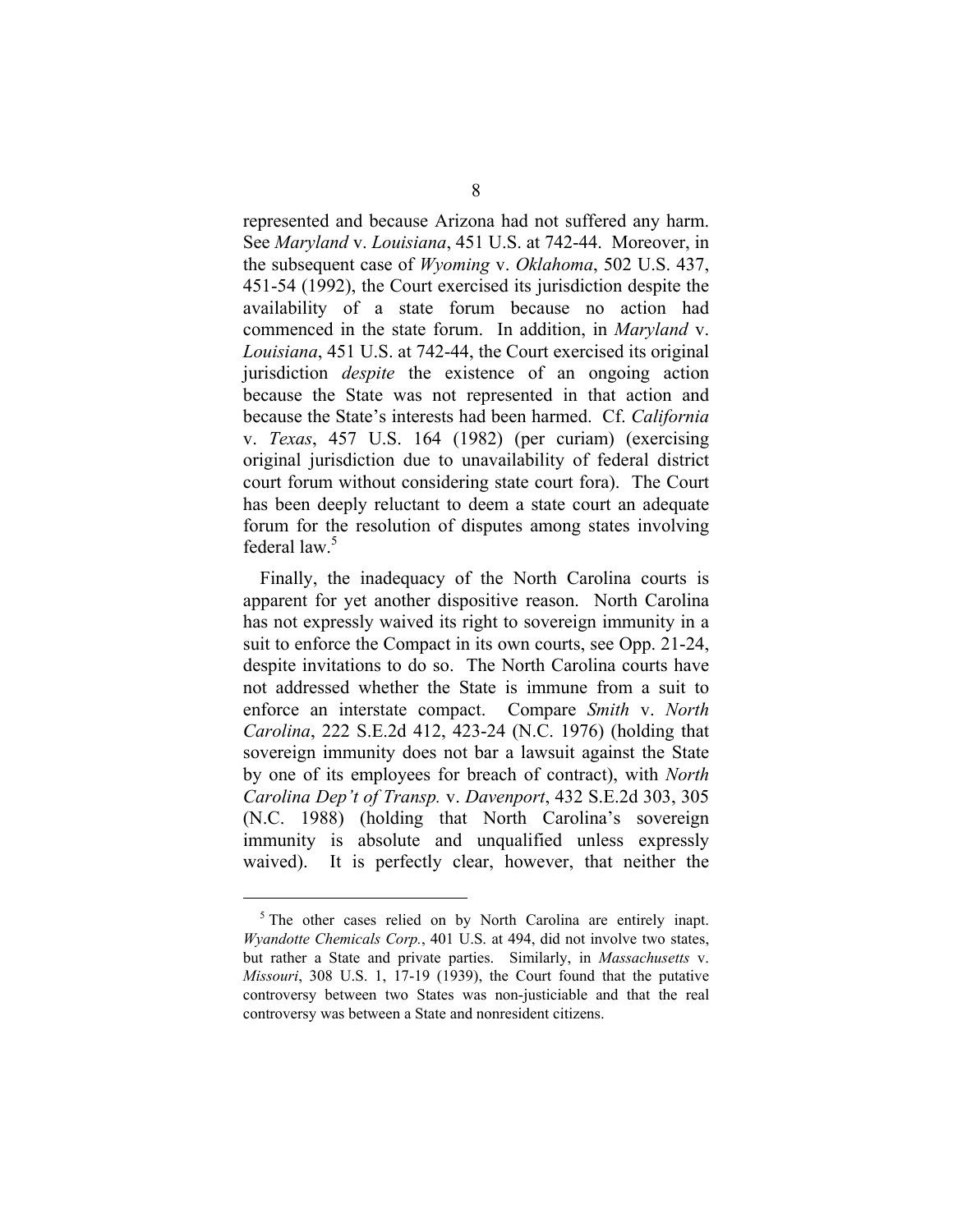Commission nor the plaintiff States could "obtain execution to enforce the judgment" if one were rendered. *Smith*, 222 S.E.2d at 424. Instead, "[s]atisfaction w[ould] depend upon the manner in which the General Assembly discharges its constitutional duties." *Id.* On this basis alone, the North Carolina courts are not an adequate alternative forum for the resolution of this dispute among sovereign States.

"[N]o State should be compelled to resort to the tribunals of other States for redress." *Wyandotte Chems. Corp.*, 401 U.S. at 500. This Court should exercise original jurisdiction here.

**3. The Imposition Of Sanctions Was Fully Warranted.** North Carolina distorts the plain meaning of the Compact, arguing that it can take \$80 million, breach the Compact, and avoid sanctions by withdrawing. Its interpretation makes a mockery of this Compact and all others.

Contrary to North Carolina (Opp. 25-26), the plain language of the Compact explicitly addresses a member State's continuing obligations despite withdrawal or any other attempt to evade sanctions. It provides that "[a]ny party state which fails to comply with the provisions of this compact or to fulfill the obligations incurred by becoming a party state to this compact may be subject to sanctions by the Commission." Compact, Art. 7(F), 99 Stat. at 1879. Critically, the Compact expressly states that the rights and obligations of party States do not terminate immediately, but rather upon "the effective date of the sanction or as provided in the resolution of the Commission imposing the sanction." *Id.* The plaintiff States do not contend that North Carolina's obligations continue "indefinitely," Opp. 26 – only until North Carolina satisfies the judgment of sanction.<sup>6</sup>

 <sup>6</sup> The plain language of the contract is consistent with the federal common law. Where a contract provides a dispute resolution process, that process governs all disputes arising out of the contract, even if the contract has expired. *See*, *e.g.*, *Litton Fin. Printing Div.* v. *NLRB*, 501 U.S. 190, 196-98 (1991); *Sweet Dreams Unlimited, Inc.* v. *Dial-A-Mattress Int'l,*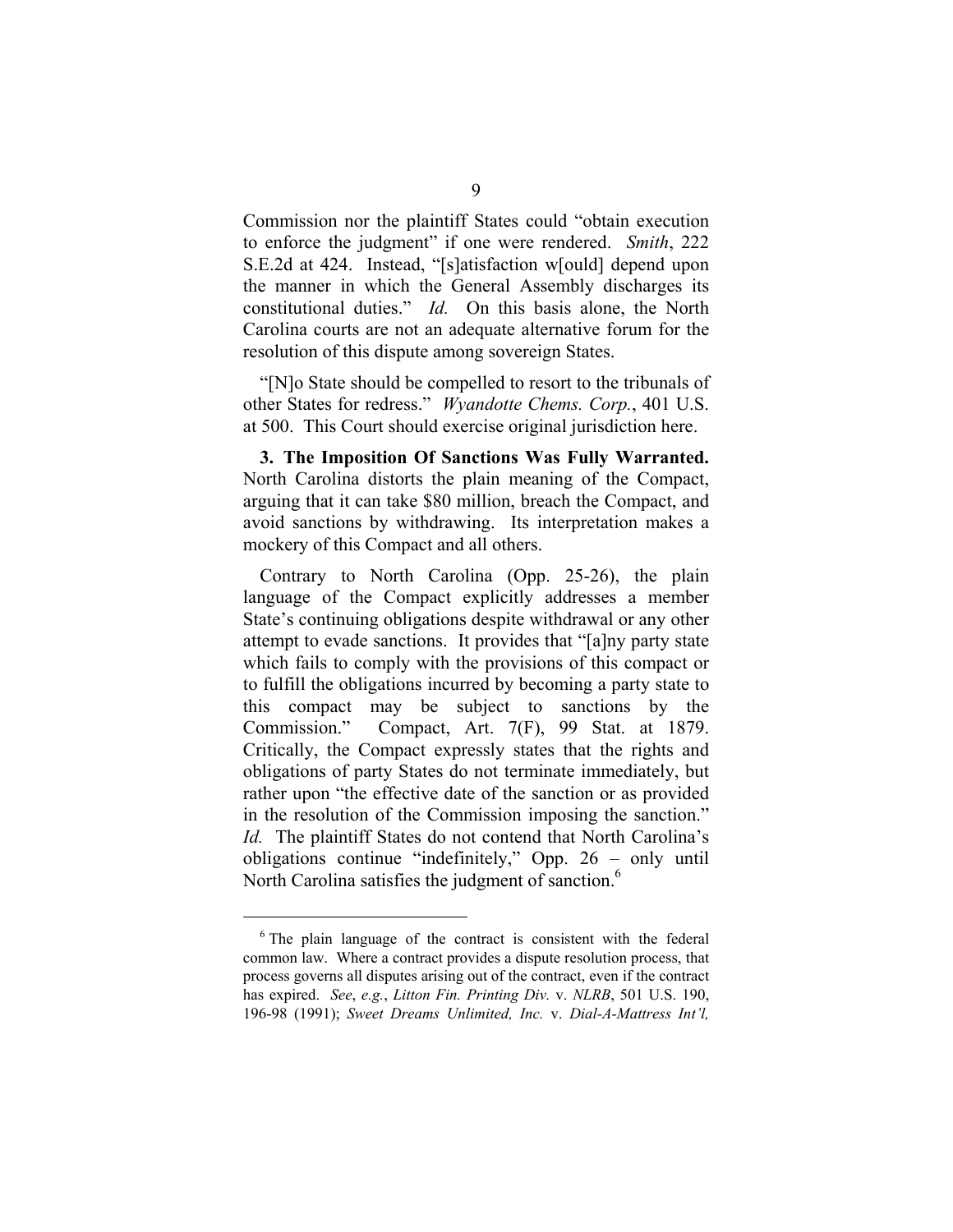North Carolina's further factual contention that it has acted in good faith is belied by the facts alleged. North Carolina claims that it was not responsible for funding the disposal site, see Opp. 6, but the Compact expressly provides that the Commission is not responsible and that the member States share the funding burden by rotating responsibility for hosting a disposal site, see Mot. 5-6. North Carolina also claims it "had no option but to discontinue site development activities," Opp. 10, due to a shortage of funds from the Commission. In truth, the Commission and waste generators offered North Carolina an alternative plan to finish the project, which it declined and refused to offer any alternative of its own, plainly not acts of good faith. See Mot. 14-15. Further, it refused to bring itself into compliance, defend its actions at the sanction proceeding, or pay the sanction unanimously-imposed by the other member States.<sup>7</sup>

Plaintiffs seek enforcement of a sanction order issued pursuant to the Compact. The principal legal issues are whether under the Compact the Commission acted within its jurisdiction in imposing a sanction on North Carolina and whether that order can be enforced. These are federal law issues of interstate compact interpretation and enforcement that this Court is uniquely competent to decide under our constitutional plan for resolving disputes among sovereign states.

#### **CONCLUSION**

The Court should grant Plaintiffs' motion for leave to file the Complaint.

 $\overline{a}$ 

*Inc.*, 1 F.3d 639, 643 (7th Cir. 1993). *A fortiori*, a party that unilaterally withdraws from a contract is subject to the contract's dispute resolution process for disputes arising under the contract.

 $<sup>7</sup>$  North Carolina attempts to justify its own misconduct by claiming that</sup> South Carolina violated the Compact when it finally withdrew from the Compact in 1995. Opp. 8. South Carolina, in fact, gave four years notice before acting and, accordingly, did not violate the Compact. *See* Mot. 8.